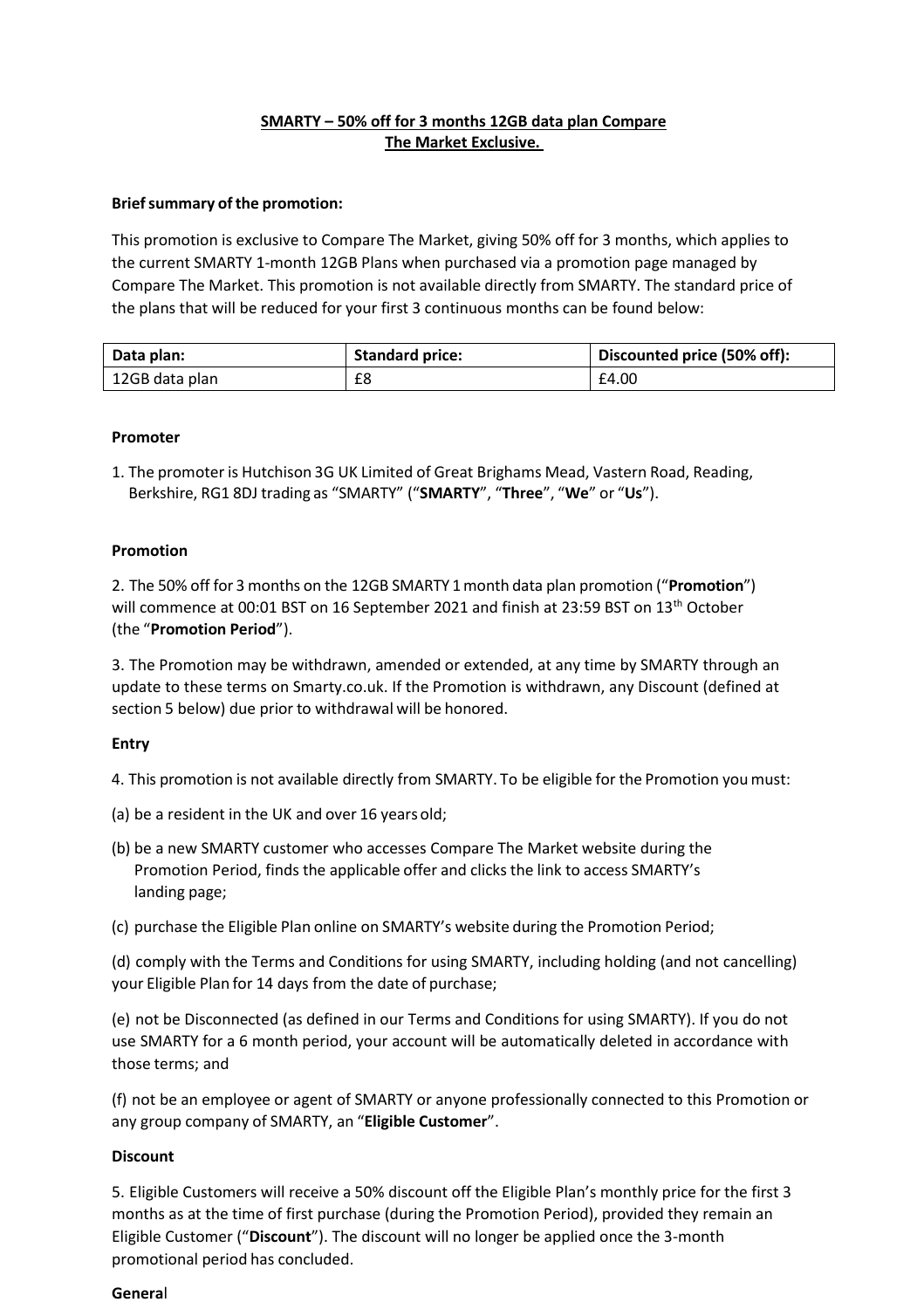6. Only one Discount per person. Discount is non-transferable/assignable and there is no cash alternative.